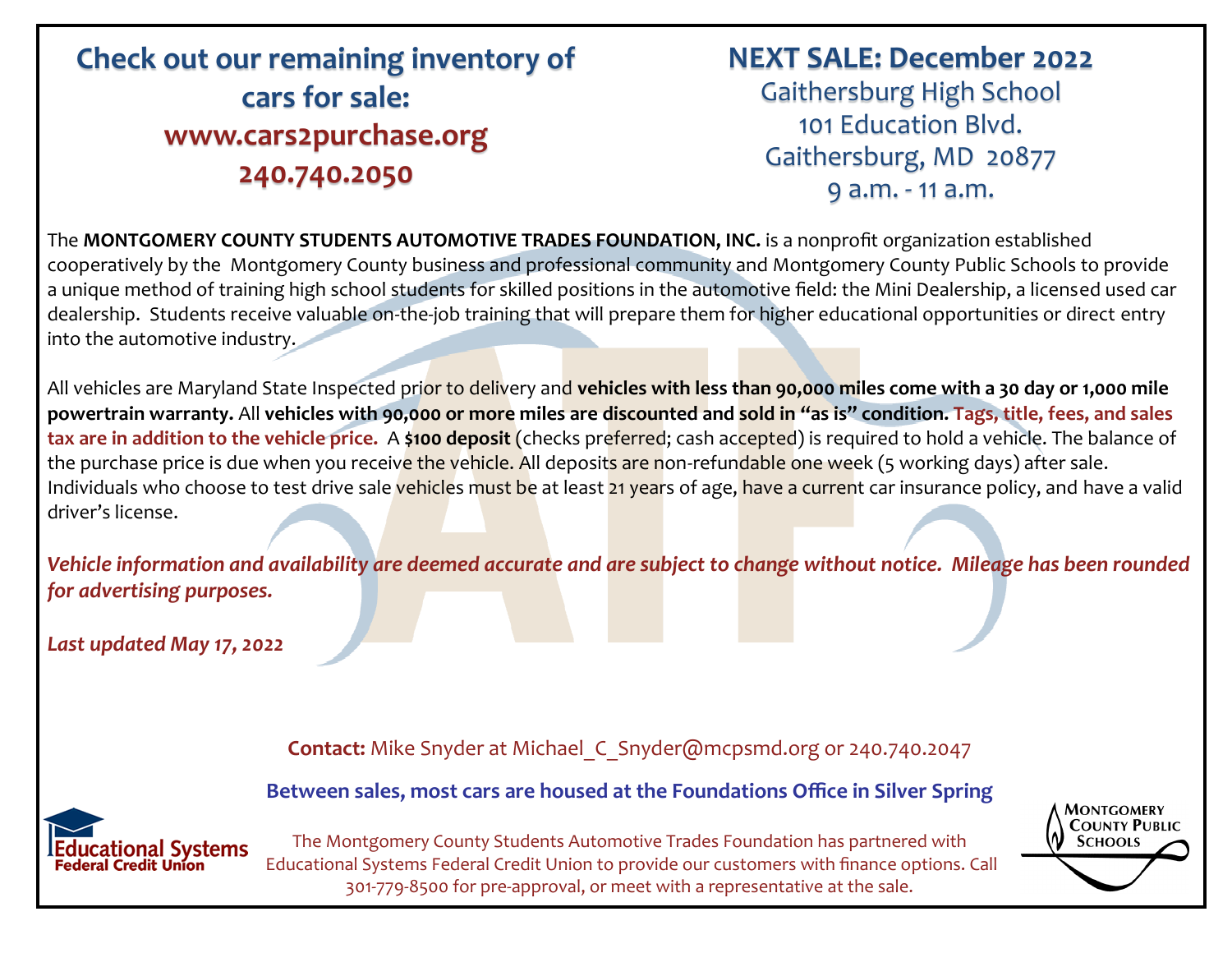| Car<br>#       | Stock #                 | Year | Make/<br><b>Model</b>                       | Color/<br><b>Style</b>             | <b>Mileage</b> | <b>Car Options</b>                                                                                                                                                                                                        | <b>Sale</b><br><b>Price</b> | <b>Picture</b> |
|----------------|-------------------------|------|---------------------------------------------|------------------------------------|----------------|---------------------------------------------------------------------------------------------------------------------------------------------------------------------------------------------------------------------------|-----------------------------|----------------|
| 1              | 6769E                   |      | 2005 Nissan Altima                          | Green /<br>4 Door Sedan            | 142,000        | 4 cyl., automatic, am/fm cassette,<br>p/s, p/b, p/w, p/l, tilt wheel,<br>intermittent wipers, cruise control,<br>electric mirrors, cloth interior, dual<br>air bags                                                       | \$2,995.00                  |                |
| $\overline{2}$ | 7151E<br><b>DEPOSIT</b> | 2003 | Subaru<br>Forrester<br>2.5 XS<br><b>AWD</b> | Blue /<br>4 Door<br>Station wagon  | 179,000        | 4 cyl., Automatic, <b>AWD</b> , am/fm<br>cassette cd player, p/s, p/b, p/l, a/c,<br>tilt wheel, intermittent wipers, cruise<br>control, aluminum wheels, electric<br>mirrors, cloth interior, roof rack,<br>dual air bags | \$3,495.00                  |                |
| $\overline{3}$ | 7153G                   | 2002 | Subaru<br>Legacy<br>Outback<br><b>AWD</b>   | Green /<br>4 Door<br>Station wagon | 157,000        | 4 cyl., automatic, $AWD$ , am/fm<br>cassette cd player, p/s, p/b, p/w, p/l,<br>a/c, tilt wheel, intermittent wipers,<br>cruise control, aluminum wheels,<br>electric mirrors, cloth interior, roof<br>rack, dual air bags | \$4,295.00                  |                |
| 4              | 7160E<br><b>DEPOSIT</b> | 2003 | Toyota<br>Corolla LE                        | Red /<br>4 Door Sedan              | 137,000        | 4 cyl., automatic, am/fm cd player,<br>p/s, p/b, p/w, p/l, a/c, tilt wheel,<br>intermittent wipers, cruise control,<br>electric mirrors, cloth interior, dual<br>air bags                                                 | \$2,995.00                  |                |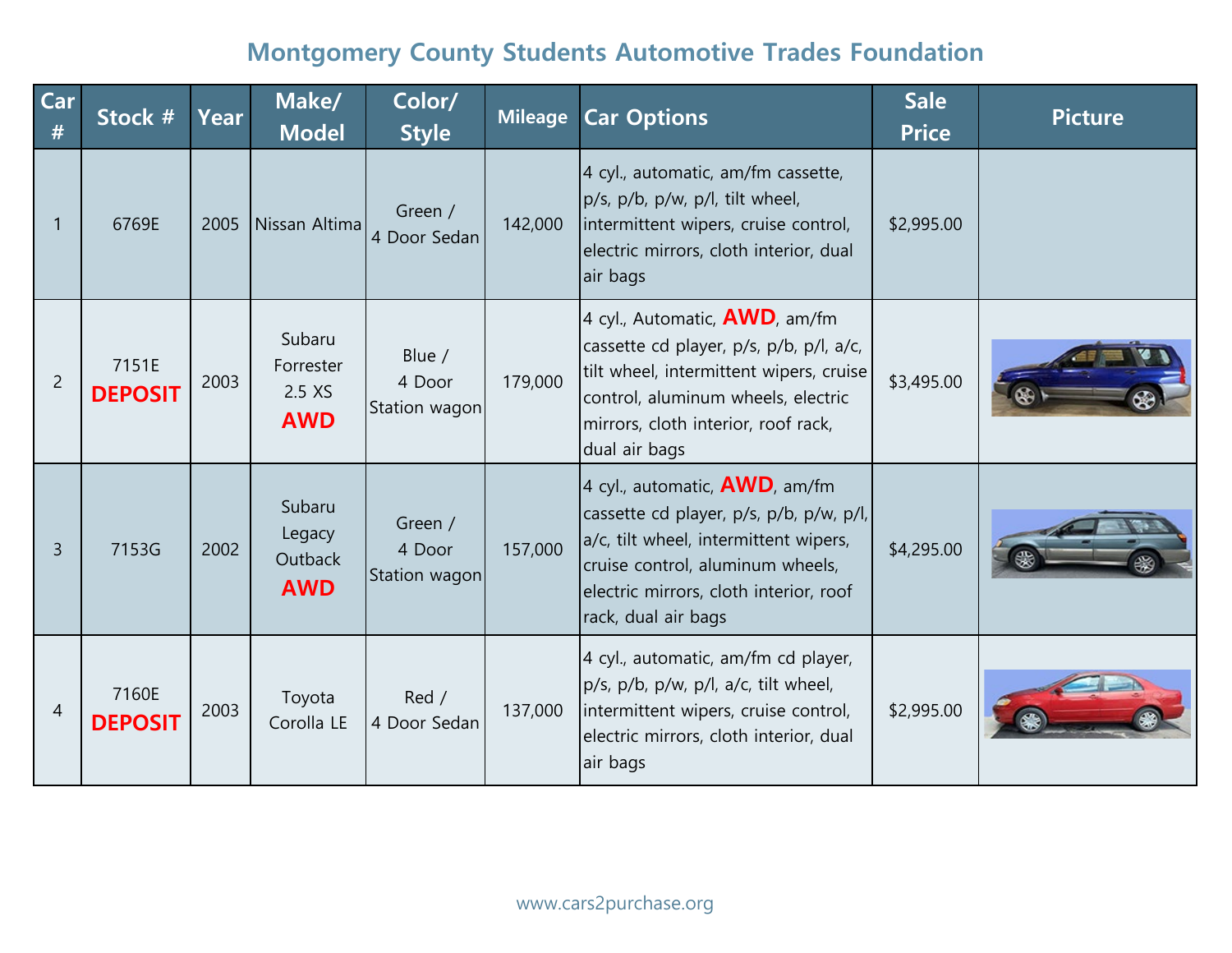| Car<br># | Stock #                  | Year | Make/<br><b>Model</b>                   | Color/<br><b>Style</b>            | <b>Mileage</b> | <b>Car Options</b>                                                                                                                                                                                              | <b>Sale</b><br><b>Price</b> | <b>Picture</b> |
|----------|--------------------------|------|-----------------------------------------|-----------------------------------|----------------|-----------------------------------------------------------------------------------------------------------------------------------------------------------------------------------------------------------------|-----------------------------|----------------|
| 5        | 7178S<br><b>DEPOSIT</b>  | 2008 | Chevrolet<br>Cobalt LS<br><b>Manual</b> | Black /<br>4 Door Sedan           | 104,000        | 4 cyl., <b>5 speed manual</b> , am/fm<br>stereo, p/s, p/b, a/c, tilt wheel,<br>intermittent wipers, cruise control,<br>cloth interior, dual air bags                                                            | \$3,295.00                  |                |
| 6        | 7239E<br><b>DEPOSIT</b>  | 2008 | Toyota<br>Rav 4<br><b>AWD</b>           | Silver /<br>4 Door SUV            | 150,000        | 6 cyl, automatic, $AWD$ , am/fm cd<br>player, p/s, p/b, p/w, p/l, a/c, tilt<br>wheel, intermittent wipers, cruise<br>control, aluminum wheels, electric<br>mirrors, cloth interior, roof rack,<br>dual air bags | \$6,995.00                  |                |
| 7        | 7307SG<br><b>DEPOSIT</b> | 2003 | Pontiac Vibe                            | Blue /<br>4 Door<br>Station wagon | 151,500        | 4cyl., automatic, am/fm cd player,<br>p/s, p/b, p/w, p/l, a/c, tilt wheel,<br>intermittent wipers, cruise control,<br>electric mirrors, cloth interior, sun<br>roof, roof rack, dual air bags                   | \$1,995.00                  |                |
| 10       | 7415D<br><b>DEPOSIT</b>  | 2011 | Honda<br>CR-V SE                        | Blue /<br>4 Door SUV              | 216,500        | 4 cyl., automatic, am/fm cd player,<br>p/s, p/b, p/w, p/l, a/c, tilt wheel,<br>intermittent wipers, cruise control,<br>aluminum wheels, electric mirrors,<br>cloth interior, dual air bags                      | \$6,995.00                  |                |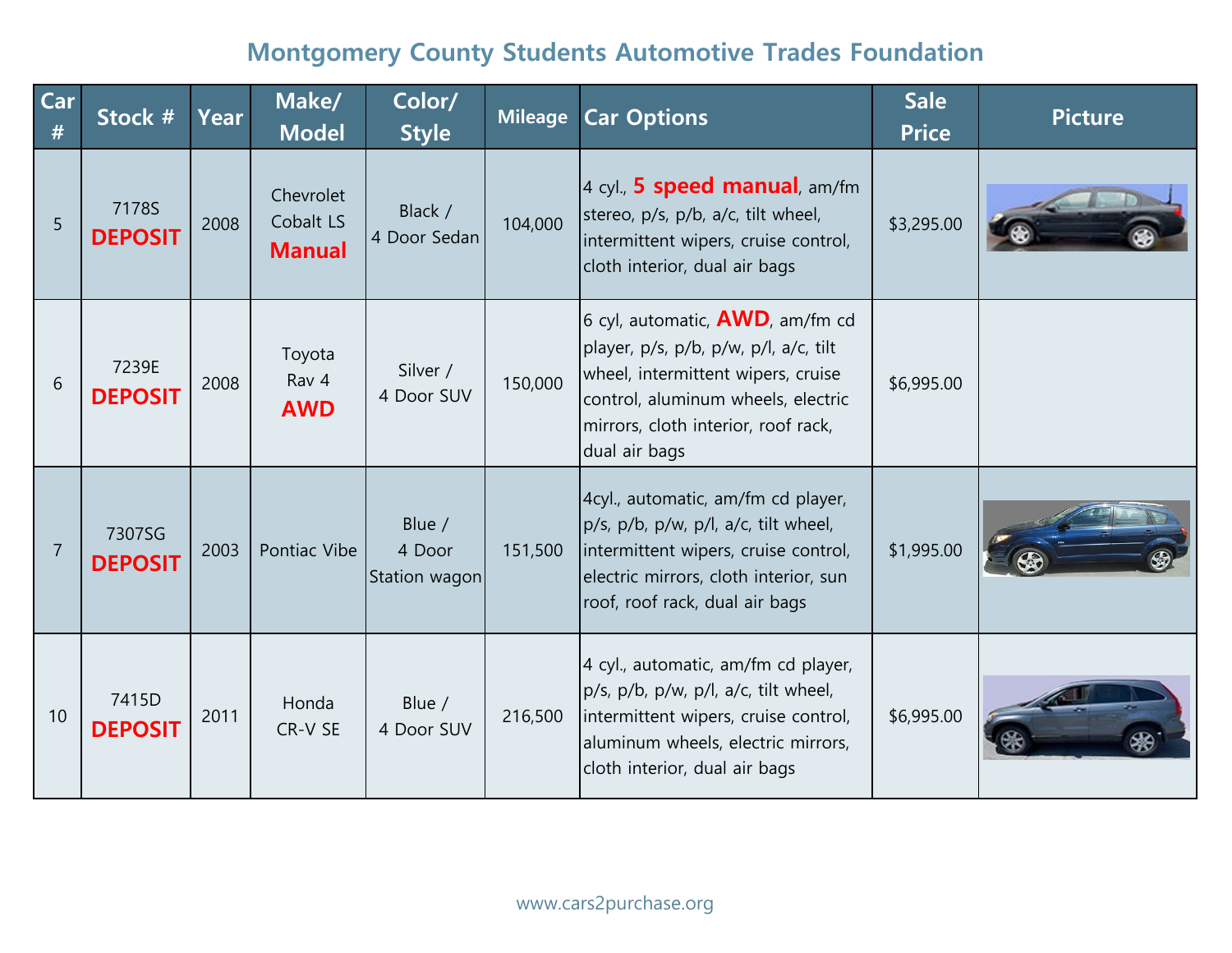| Car<br># | Stock #                 | Year | Make/<br><b>Model</b>                   | Color/<br><b>Style</b> | <b>Mileage</b> | <b>Car Options</b>                                                                                                                                                                                                                                         | <b>Sale</b><br><b>Price</b> | <b>Picture</b> |
|----------|-------------------------|------|-----------------------------------------|------------------------|----------------|------------------------------------------------------------------------------------------------------------------------------------------------------------------------------------------------------------------------------------------------------------|-----------------------------|----------------|
| 11       | 7425E<br><b>DEPOSIT</b> | 2005 | Chrysler<br>Sebring<br>Touring          | Gray /<br>4 Door Sedan | 110,000        | 6 cyl., automatic, am/fm cassette cd<br>player, p/s, p/l, p/w, p/seat, a/c, tilt<br>wheel, intermittent wipers, cruise<br>control, aluminum wheels, electric<br>mirrors, cloth interior, dual air bags                                                     | \$3,295.00                  |                |
| 13       | 7462E<br><b>DEPOSIT</b> | 2008 | Honda<br>Odyssey EXL                    | Green /<br>4 Door Van  | 229,000        | 6 cyl., automatic, am/fm cd player,<br>p/s, p/b, p/w, p/seat, p/l, a/c, tilt<br>wheel, intermittent wipers, cruise<br>control, aluminum wheels, electric<br>mirrors, leather seats, sun roof, roof<br>rack, dual air bags, rear heat/ a/c,<br>seat heaters | \$3,895.00                  |                |
| 14       | 7467E<br><b>DEPOSIT</b> | 2006 | Jeep Grand<br>Cherokee<br>Laredo<br>4x4 | Black /<br>4 Door SUV  | 137,500        | 6 cyl., automatic, $4X4$ , am/fm cd<br>player, p/s, p/b, p/w, p/seat, p/l, a/c,<br>tilt wheel, intermittent wipers, cruise<br>control, aluminum wheels, electric<br>mirrors, cloth interior, dual air bags                                                 | \$4,895.00                  |                |
| 15       | 7470E<br><b>DEPOSIT</b> | 2004 | Nissan<br>Xterra XE<br><b>Manual</b>    | Red /<br>4 Door SUV    | 122,000        | 6 cyl., <b>manual 5 speed</b> , am/fm<br>cd player, p/s, p/b, p/w, p/l, a/c, tilt<br>wheel, intermittent wipers, cruise<br>control, aluminum wheels, electric<br>mirrors, cloth interior, roof rack,<br>dual air bags                                      | \$4,695.00                  |                |